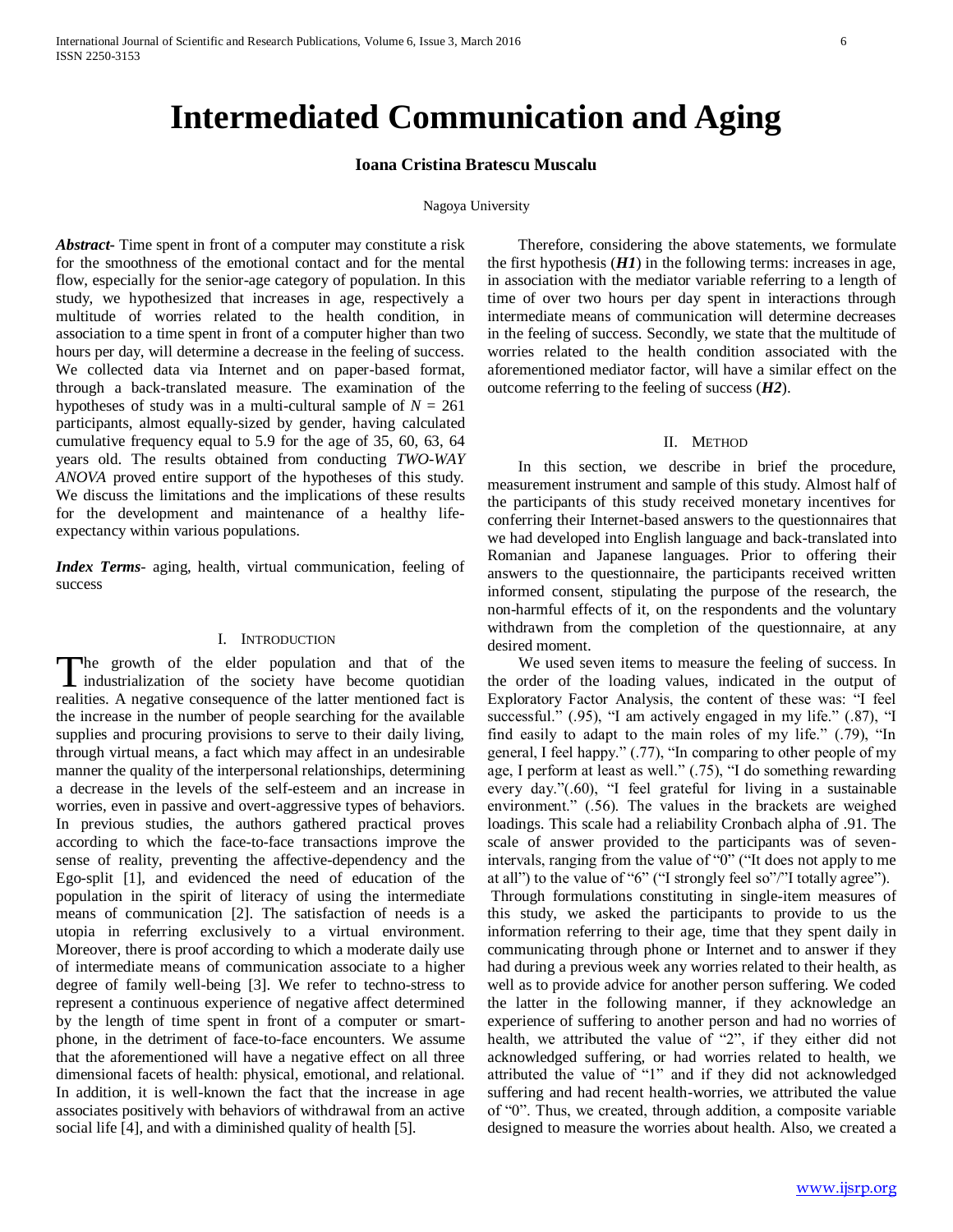transformed variable of intermediated time spent communicating, coded as following: lowest, below 60 minutes per day, medium, between 61 to 120 minutes, and highest, above a self-reported time spent in virtual communication of 120 minutes during a day. We mention that the characteristics of this sample referring to the mean age was of 51.55 years old  $(SD = 13.67)$ . It comprised

**Table 1** *Correlations Among and Descriptive Statistics For Key Study Variables*

|                                                | M(SD)              | C | G   | A      | HW.      | Com      | <b>FSL</b> |
|------------------------------------------------|--------------------|---|-----|--------|----------|----------|------------|
| Culture (C)                                    | 0.68(0.66)         |   | .05 | $-.04$ | $-.21**$ | $-.23**$ | $-.29$     |
| Gender (G)                                     | 0.41(0.49)         |   |     | $-.03$ | $-.16*$  | $-.07$   | $-.13$     |
| Age-groups $(A)$                               | 0.53(0.50)         |   |     |        | $-.22**$ | $-.07$   | $-.13*$    |
| Worries<br>about<br>health (HW)                | 0.99(0.74)         |   |     |        |          | .11      | $.28**$    |
| Time per day<br>with<br>spent<br>intermediated | 117.28<br>(124.48) |   |     |        |          |          | .06        |
| communication<br>(minutes)<br>(Com)            |                    |   |     |        |          |          |            |
| Feeling<br>of<br>successful<br>life<br>(FSL)   | 4.66(1.18)         |   |     |        |          |          |            |

 *Notes. N*'s range from 236 to 261 due to occasional missing data. For gender,  $0 =$  female,  $1 =$  male, for age groups,  $0 =$  aged above 18, up to 45 years old;  $1 =$  aged between 46 to 70 years old, at the time of answering to the questionnaire.  $* p < .05; ** p < .01.$ 

 To examine the hypotheses, we conducted 2 x 3 and 3 x 3 analyses of variance; the significant results are shown in the below graphs, in Figure 1 and in Figure 2. We found full support of both hypotheses stated in the Introduction section of this article. Thus, for the middle-aged persons, spending more than two hours daily in intermediated interactions with others is a premise of their feeling of successful life. A time between one to two hours daily spent in intermediated communication type of interactions is the most recommendable activity to follow for those over the age of 45 years old. This probably also correspondent to the educational level acquired by the person engaging in the behavior of intermediated communication.

149 females and 102 males. This sample was multicultural, 110 of it being represented by a population of U.S. nationality, 112, Asian-Japanese and 30, Eastern Europeans, living in Romania.





*Figure 1.* Interaction effect of age and time spent with intermediated communication, on

feeling of successful life  $(F = 3.68, p < .05, eta-squared = .03)$ 

 The analysis of post-hoc main effects, through Bonferroni paired-comparisons, revealed the existence of significant mean differences between those communicating through intermediated means less than one hour per a day and those communicating between one and two hours per a day  $(F = 3.67, p < 0.05, eta-)$ *squared* = .03).

 The condition of a good functioning and good health-status, a composite of health-related worries and the acknowledgement of the experience of suffering to another person, if associated to a maximum of two hours per day of intermediated communication proved to associate to the highest levels of feeling of successful life. In the condition of a precarious health, one hour of intermediated communication per day determines increases in the feeling of successful life. If the health condition is good, overpassing the maximum of two hours per day of intermediate communication associates to an obvious decreased feeling of successful life.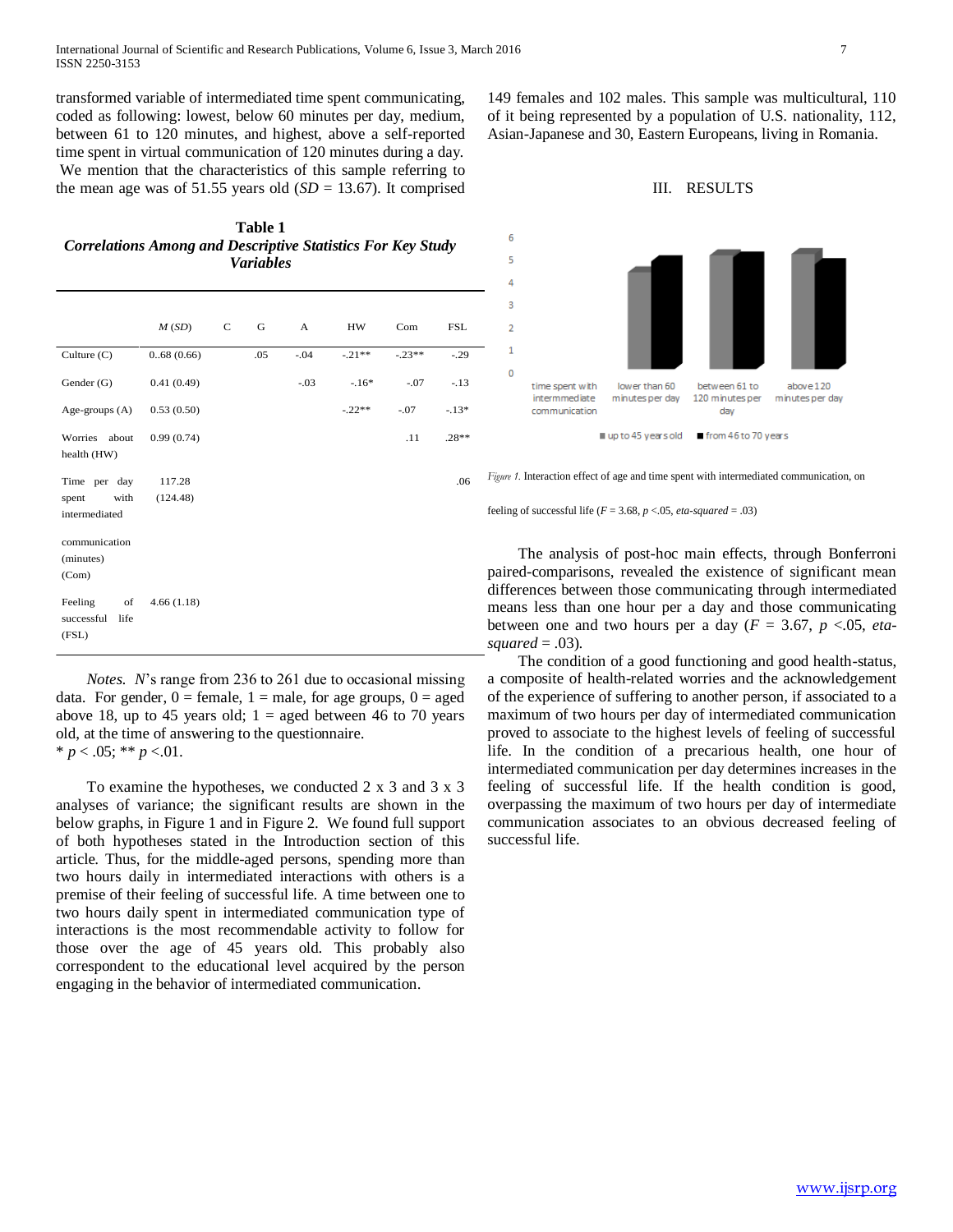

 The results also revealed the existence of significant mean differences between the group characterized by the presence of health worries and lack of acknowledgement of suffering to another person and the immediate next to it group ( $F = 10.01$ ,  $p$ ) <.001*, eta-squared* = .08). The value of this difference was equal to 0.80. In addition, there was a significant squared mean difference between the group communicating through intermediate means less than one hour daily and that communicating in virtual manner between one to two hours daily  $(MSE = 1.22, p < .05)$ .

### IV. DISCUSSION, LIMITATIONS, CONCLUSIONS

 The finding presented above reflect the risks for the aging population exposed to high amounts of communication through technological means, to feeling unsuccessful and therefore, depressed, nervous or anxious. Furthermore, in accord to the results, we consider that especially in the case of senior-aged category of population, complains about health condition may reflect in fact an unhealthy, inappropriate relational style of human interactions.

 To note, neglecting the non-verbal indicators that confer valuable information about the emotional state of mind of another person is a main risk of over-use of intermediate communication. Such clues that are present into face to face interactions worth consideration for the perspective of aiming to maintain during life high levels of overall relational well-being. Moreover, since the dimensions of health are strong related, having implications over the life-expectancy of a population [6], the provision of opportunities to eye-contact would be a valuable care-resource.

 We believe that an original point of this research that worth mentioned refers to the cutting point of two hours daily intermediated communication, a maximum above which there may have been noticed a risk for the well-being expressed through the feeling of life-success.

 From the results presented in the above section, we remark that for the continuity of the feeling a success, and thus for surpassing eventual emotional blockages, it is important the connection to the experience of the needs of the self, of "here and now". This also constitutes a valuable strategy of preserving health.

 Among the limitations, we mention the absence of indicators measured through well-designed instruments referring to attentional focus. Also, the decline in cognitive abilities was not a variable of this study. Moreover, in a future study, it would be of value to consider the content of the virtual activity in which a person engages in, and, eventually, the socio-individual value attributed to it.

 On the basis of the above findings and discussion, there are a few conclusions to emphasize. First, in the nowadays globalized society, there may be necessary the implementation, since early-stages of development, and the reinforcement, of programs for the cultivation of a reciprocity of genuine interest within the social interactions. Second, since we brought evidence according to which age has an important role in interaction with the mediated-communication, we consider that it might be necessary to initiate, in accord to the medical personnel, inside the hospitals and clinics, mentorship type of trainings for the middle-aged to elder generation to preserve their social skills. Thirdly, from an individual perspective, "stepping back mentally" to be available to observe the natural environment may be the simplest modality of exercise in order to verify the anchor of the self in the reality, especially if the type of work implies restricted time spent in the presence of human persons.

 We believe that there is a great amount of implications of the findings of this study, for the daily life. In the following, we enumerate only a few. Thus, mainly in an educational context, the establishment of rules the envision moderation in the use of the technological means of communication during the interactions with colleagues and subordinates, respectively superiors would confer a basis for the development of a healthy life-style and for a mutual-sustainable work and learning environment. In an organizational context, the refraining from abusive use of technological means for relating to other persons would contribute to the maintenance of work-life balance, preventing the escalation of conflicts. Improvement of the observation-skills of the non-verbal clues during a debate would be a valuable preventive factor of negative spillover, from work to home, or reversely. By all means, based on the aboveevidenced findings, we recommend a great deal of precaution in the habit of accessing the virtual, intermediate means of communication for the fulfilling of needs. To specify, in case of abusive use, gratification feeling may transgress into an illusion of empowerment. Furthermore, this may constitute a determinant of the experience of rejection that may trigger deep feelings of depression and of isolation from society. We pledge for carefulness in the modality of interacting with another human being, especially concerning the population of elder age. Experiential learning and behavioral modelling are valuable modalities to prevent the collapse of the gratifying relationships in an era dominated by the virtual type of human rapports. Moreover, these constitute a pillar of authentic self-expression and life-planning.

#### ACKNOWLEDGMENT

 Through this we want to express our gratitude to all those offering their valuable help for the collection of the data and